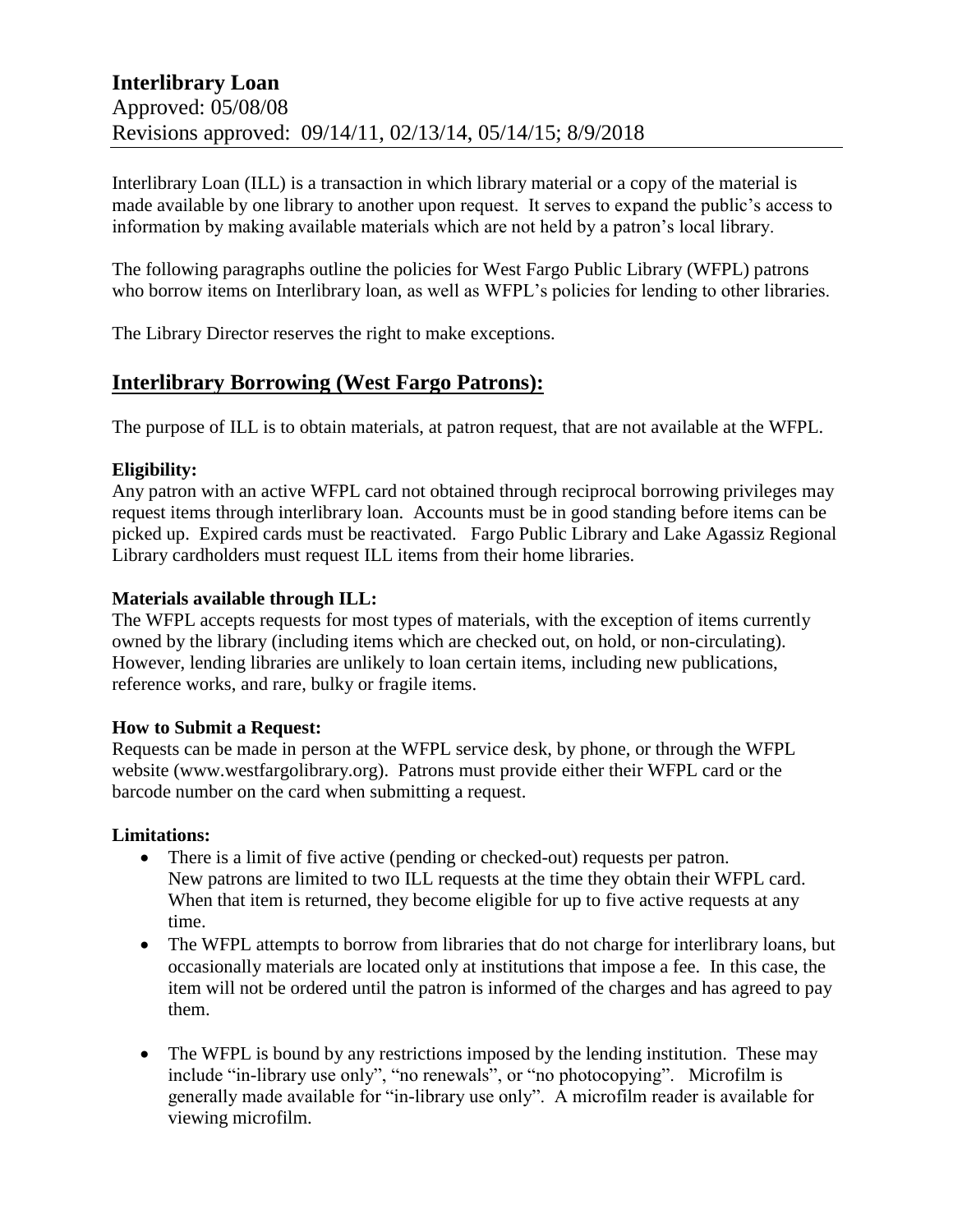Because of copyright restrictions (Title 17, U.S. Code), each calendar year, the WFPL is able to obtain no more than five articles published within the past five years from a periodical (journal, newspaper, or magazine).

## **Timely Fulfillment of Request:**

Service will be provided as quickly as possible. The time required varies depending on the lending library and the materials requested. The process may take from 1-3 weeks or longer in certain cases. If it is not possible to obtain the materials by the date indicated by the patron, the request will not be processed.

### **Notification:**

Patrons will be notified by email when the requested material is available to be picked up if they have provided an email address. If not, they will be notified by phone or mail. Patrons will also be notified if we are unable to fill a request.

#### **Material Pickup:**

ILL materials can be picked up at the service desk. Articles may be emailed as digital files.

Unclaimed photocopies will be held for three (3) weeks. Other unclaimed items will be held until they are due back at the lending library. Another request for the same item will not be accepted from the same patron. ILL borrowing privileges may be suspended for repeated unclaimed requests.

#### **Loan Period and Renewals:**

The loan period is determined by the lending library, not the WFPL, and is noted on each item. Requests for renewal must be made at least three business days before the item's due date. Renewals must be requested from the WFPL, not the library that loaned the material, however, they are granted at the discretion of the lending library and cannot be guaranteed.

#### **Returns:**

Materials should be returned directly to the WFPL, not to the library that lent them. Late fees will be charged for overdue items. The patron is also responsible for all charges resulting from damage, or loss of materials. These charges may vary depending on the cost of the item borrowed and/or the lending library's fees.